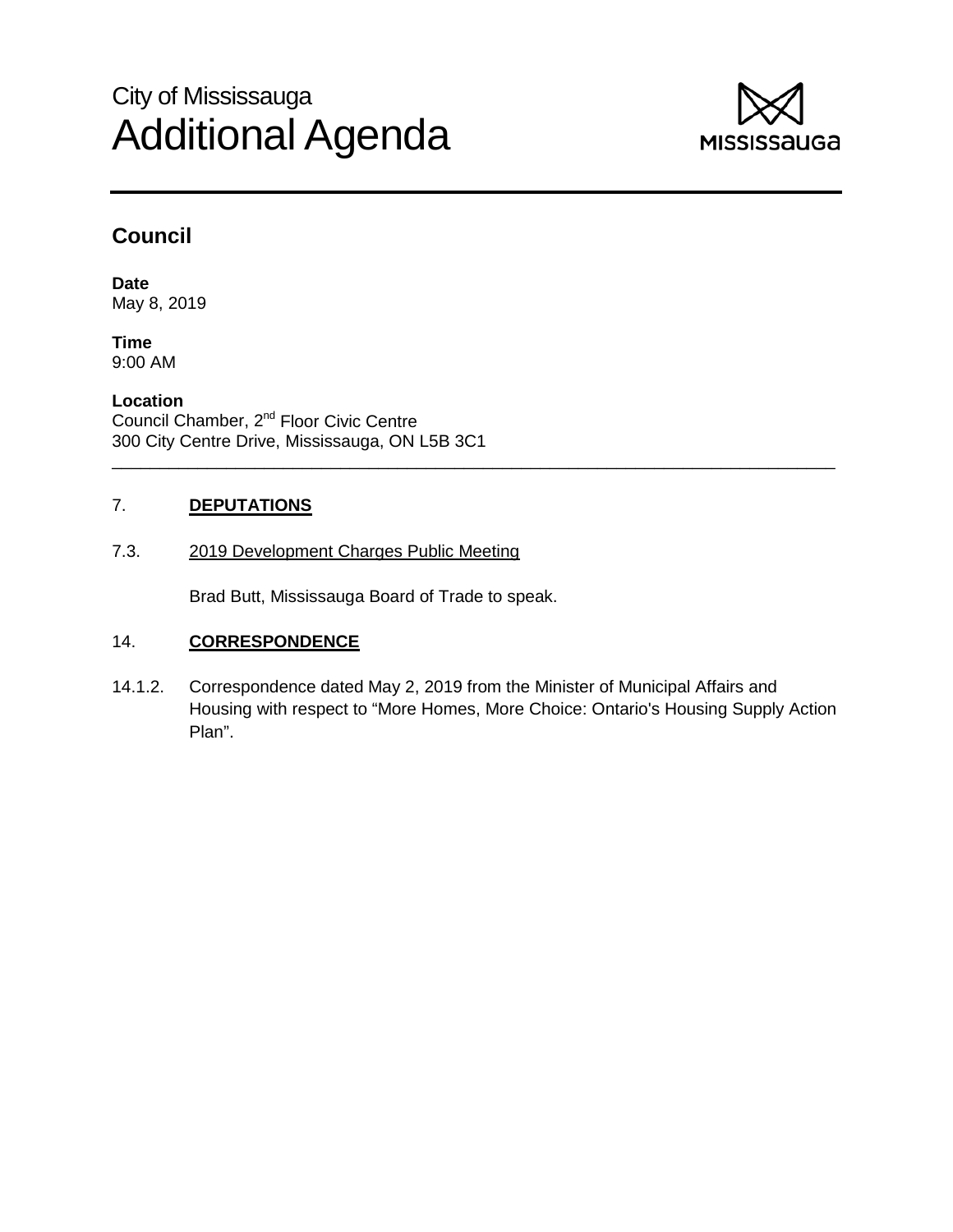| From:    | Karen Morden                                                      |
|----------|-------------------------------------------------------------------|
| To:      | Karen Morden                                                      |
| Subject: | RE: More Homes, More Choice: Ontario"s Housing Supply Action Plan |
| Date:    | 2019/05/03 10:24:17 AM                                            |

From: Minister Steve Clark [\[mailto:mah@ontario.ca](mailto:mah@ontario.ca)] **Sent:** Thursday, May 2, 2019 4:13 PM **To:** Mayor Bonnie Crombie **Subject:** More Homes, More Choice: Ontario's Housing Supply Action Plan

*La version française suit.*

19-002863

Dear Head of Council:

Ontario's Government for the People is committed to building more housing and bringing down costs for the people of Ontario. To help fulfill this commitment, we have developed a broadbased action plan to address the barriers getting in the way of new ownership and rental housing.

**[More Homes, More Choice](http://trk.mmail.lst.fin.gov.on.ca/trk/click?ref=zr9uf3m5h_2-5b50x3705cx0552&)** (the action plan) outlines our government's plan to tackle Ontario's housing crisis, while encouraging our partners to do their part. We are taking steps to make it faster and easier for municipalities, non-profits and private firms to build the right types of housing in the right places, to meet the needs of people in every part of Ontario.

As part of the action plan, we are proposing changes that would streamline the complex development approvals process to remove unnecessary duplication and barriers, while making costs and timelines more predictable. We are also proposing changes that would make it easier to build certain types of priority housing such as second units.

On May 2, 2019, the government introduced Bill 108 (the bill), the proposed More Homes, More Choice Act, 2019, in the Ontario Legislature. While the bill contains initiatives from various ministries, I would like to share some details regarding initiatives led by the Ministry of Municipal Affairs and Housing.

#### **Planning Act**

Schedule 12 of the bill proposes changes to the Planning Act that would help make the planning system more efficient and effective, increase housing supply in Ontario, and streamline planning approvals.

If passed, the proposed changes would:

- Streamline development approvals processes and facilitate faster decisions,
- Increase the certainty and predictability of the planning system,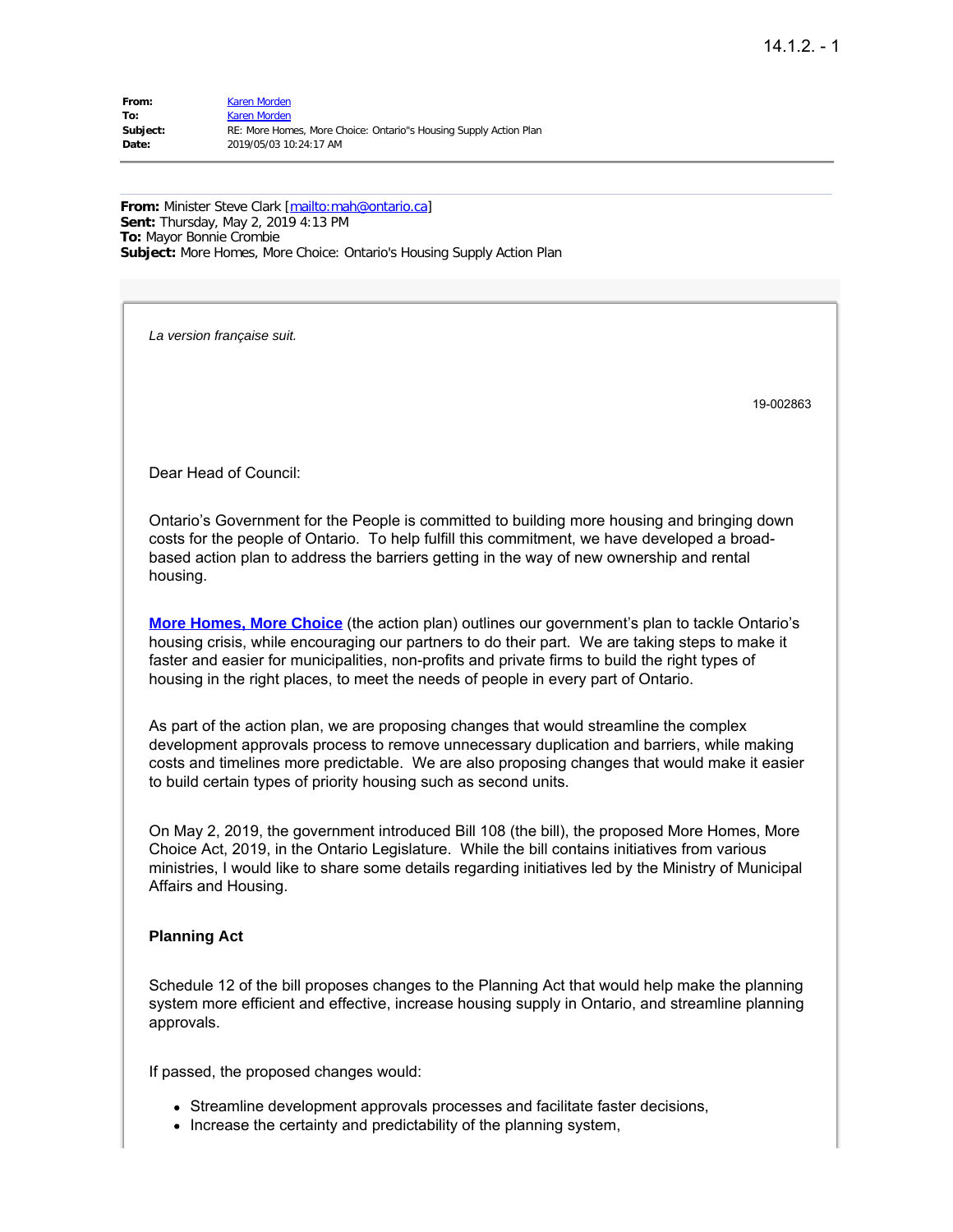Support a range and mix of housing options, and boost housing supply,

- Make charges for community benefits more predictable, and
- Make other complementary amendments to implement the proposed reforms, including how the proposed changes would affect planning matters that are in-process.

Amendments to the Planning Act are also proposed to address concerns about the land use planning appeal system. Proposed changes would broaden the Local Planning Appeal Tribunal's jurisdiction over major land use planning matters (e.g., official plan amendments and zoning bylaw amendments) and give the Tribunal the authority to make a final determination on appeals of these matters. The Ministry of the Attorney General is also proposing changes to the Local Planning Appeal Tribunal Act, 2017 to complement these changes (see Schedule 9 of the bill).

#### **Development Charges Act**

Schedule 3 of the bill proposes changes to the Development Charges Act that would make housing more attainable by reducing costs to build certain types of housing and would increase the certainty of costs to improve the likelihood of developers proceeding with cost sensitive projects, such as rental housing.

If passed, the proposed changes would:

- Make it easier for municipalities to recover costs for waste diversion,
- Increase the certainty of development costs in specific circumstances and for certain types of developments,
- Make housing more attainable by reducing costs to build certain types of homes, and
- Make other complementary amendments to implement the proposed reforms.

#### **Further consultation on the Planning Act and Development Charges Act**

We are interested in receiving any comments you may have on the proposed changes to the Planning Act and the Development Charges Act. Comments on these proposed measures can be made through the [Environmental](http://trk.mmail.lst.fin.gov.on.ca/trk/click?ref=zr9uf3m5h_2-5b50x3705dx0552&) Registry of Ontario as follows:

- Planning Act: posting number 019-0016
- Development Charges Act: posting number 019-0017

The Environmental Registry postings provide additional details regarding the proposed changes.

#### **A Place to Grow: Growth Plan for the Greater Golden Horseshoe**

[A](http://trk.mmail.lst.fin.gov.on.ca/trk/click?ref=zr9uf3m5h_2-5b50x37043x0552&)s an important part of **More Homes, More Choice**, I am also pleased to provide you with A Place to Grow: Growth Plan for the Greater Golden [Horseshoe,](http://trk.mmail.lst.fin.gov.on.ca/trk/click?ref=zr9uf3m5h_2-5b50x37043x0552&) which addresses the needs of the region's growing population, its diversity, its people and its local priorities. A Place to Grow will come into effect on May 16, 2019.

As you know we recently consulted on proposed policy changes to make it faster and easier for municipalities in the region to plan for growth, increase housing supply, attract investment, and create and protect jobs. I would like to thank those who participated in the consultation process, and who contributed through their feedback to the development of the Plan.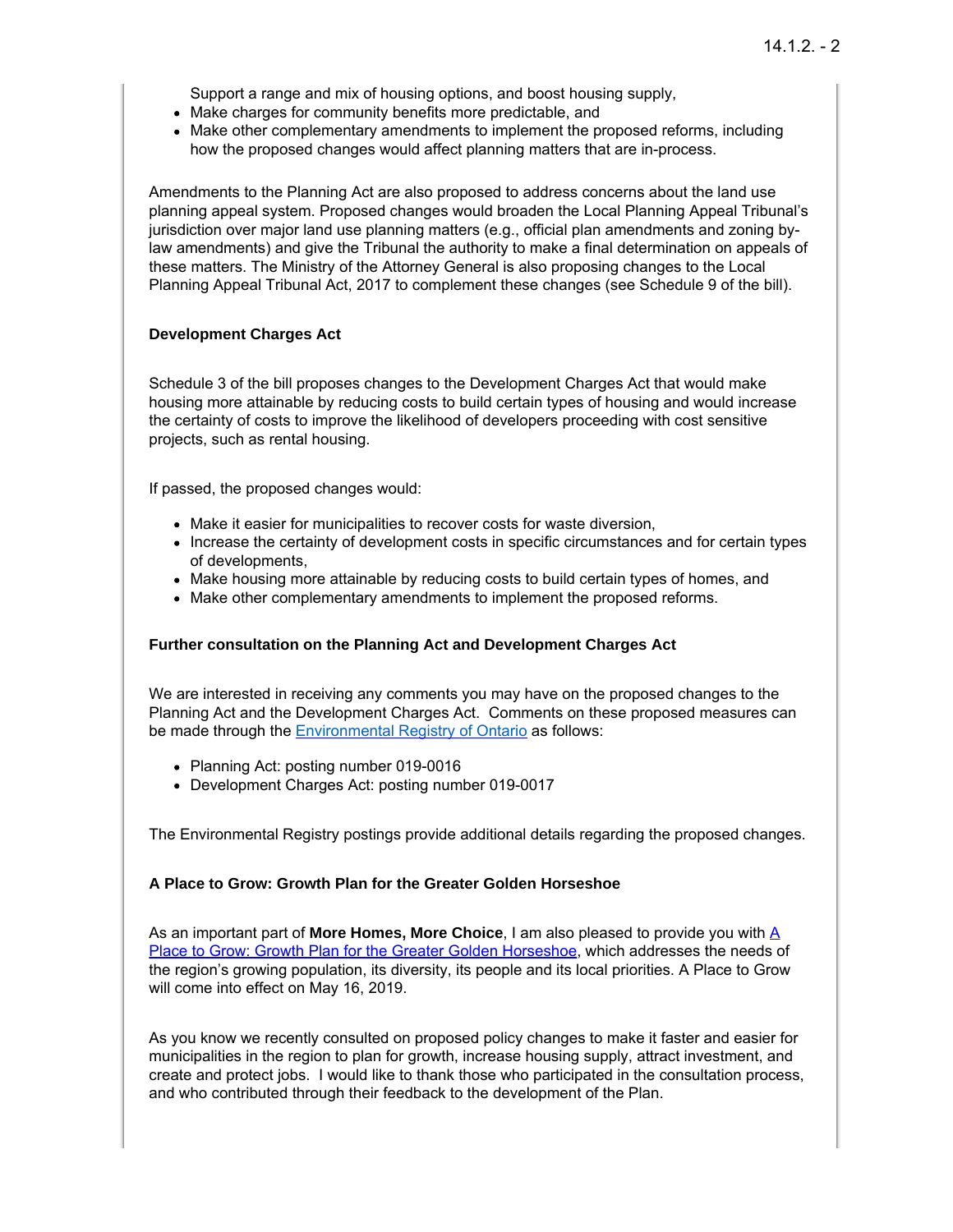It is anticipated that A Place to Grow will:

- Provide more flexibility for municipalities to respond to local needs,
- Increase housing supply at a faster rate,
- Attract new investments and jobs,
- Make the most of transit investments, and
- Protect important environmental and agricultural assets.

A Place to Grow reflects our trust in the ability of local governments to make decisions about how their communities grow, while the province maintains protections for the Greenbelt, agriculture, and natural heritage systems. One size doesn't fit all. We're supporting municipalities so they can respond to local needs and regional priorities.

In addition to sharing the new Plan with you today, I am also informing you that we are asking for further feedback on the transition regulation. Specifically, we are seeking feedback on specific planning matters that were submitted as part of the recent consultations and for which we would provide transitional rules. These matters were deemed to be far along in their process and as such are being considered for transition so as to not unduly disrupt ongoing planning matters that may be impacted by the policies in A Place to Grow. Changes to the transition [regulation](http://trk.mmail.lst.fin.gov.on.ca/trk/click?ref=zr9uf3m5h_2-5b50x3705ex0552&) can be found on Ontario's Environmental Registry and Regulatory Registry for the next 30 days.

#### Provincially Significant Employment Zones (PSEZs)

The economy in the Greater Golden Horseshoe is not only a critical factor provincially but also across Canada in achieving economic success and viability. As such, ensuring that lands are available to support the creation of jobs and the attraction of investments is paramount to providing homes that people can afford near stable and reliable employment.

To achieve this, we have formally identified the 29 provincially significant employment zones that we consulted on for the purposes of providing enhanced protections to existing employment areas. While no zones were removed or added to the 29 provincially significant employment zones at this time, they have been revised to address any factual errors in the mapping based on municipal official plans already in effect. These zones can be viewed on our web [portal](http://trk.mmail.lst.fin.gov.on.ca/trk/click?ref=zr9uf3m5h_2-5b50x3705fx0552&).

With the technical adjustments made, we will now begin the process of reviewing Requests for Reconsideration. Through this process, my ministry will consider requests to reconsider lands within and outside of existing zones as well as requests to add new zones. We will assess requests based on a number of factors that include, but are not limited to, the local planning context, municipal support and provincial interest.

If you have questions about the zones, the Requests for Reconsideration process, or accessing mapping files you may contact ministry staff at [growthplanning@ontario.ca](mailto:growthplanning@ontario.ca).

Finally, we heard loud and clear throughout the recent consultation period that there was a desire for further discussions on the longer term vision for the provincially significant employment zones that would look at opportunities to support current and emerging industries. Notably, many expressed interest in utilizing zones to leverage economic development investments, programs and strategies both inside and outside of the Greater Golden Horseshoe.

Working with our partner ministries, we will be embarking on further public engagement in the coming months to explore the longer-term vision for provincially significant employment zones,